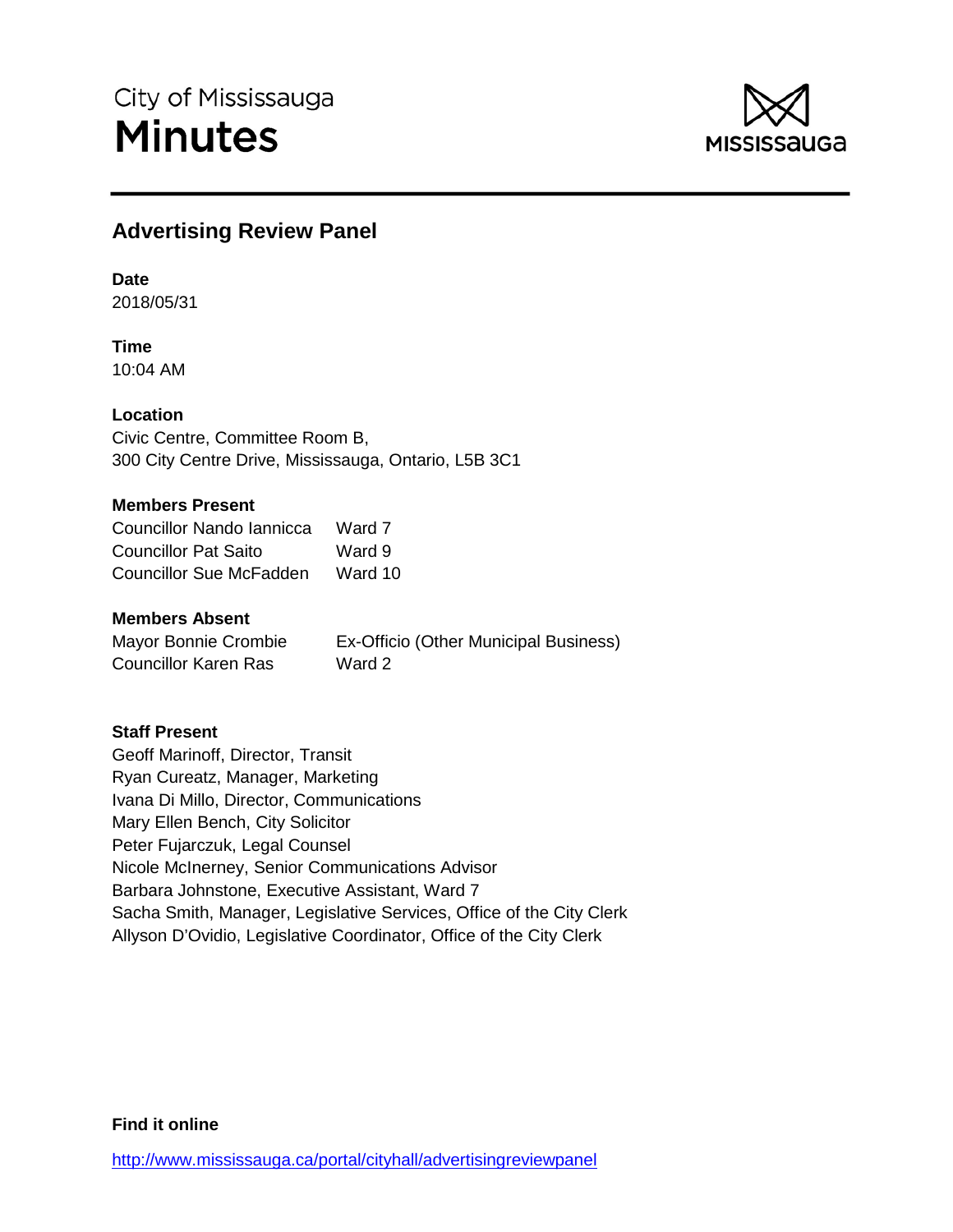## 1. **CALL TO ORDER** – 10:04 AM

Councillor Nando Iannicca volunteered to sit as Chair of the Panel. All members agreed.

## 2. **APPROVAL OF THE AGENDA** - Approved (Councillor McFadden)

## 3. **DECLARATION OF CONFLICT OF INTEREST** - Nil

## 4. **MATTER CONSIDERED**

### 4.1. Request for Review of Advertisement on MiWay Buses

Geoff Marinoff, Director, Transit provided background information with respect to the complaints received from members of the public regarding the advertisement under review on MiWay buses. Mr. Marinoff noted the term of the advertisement, May 18, 2018 to July 14, 2018 as well as the status.

Mary Ellen Bench, City Solicitor, discussed relevant case law, the City's Advertising Policy and the Canadian Code of Advertising, noting that municipalities are also subject to the Charter of Rights and Freedoms. Ms. Bench further noted the advertisement under review does not offend the regulations and does not present safety concerns.

Ms. Bench provided the following Legal Opinion: "The Supreme Court of Canada decision in *Greater Vancouver Transportation Authority v. Canadian Federation of Students,* which dealt with advertisements on buses and freedom of expression protection, makes it clear that the City does not have grounds to refuse the ad."

Members of the Panel engaged in a discussion with respect to the nature of the complaints received. Members suggested that religious leaders work together to promote diversity and inclusion in a more suitable way in the future.

Based on the information provided, the advertisement will remain in place on the sides of the 14 MiWay buses for the duration of the assignment, from May 18, 2018 to July 14, 2018. All members agreed.

## **DECISION**

IN THE MATTER OF 43 "Request for Review of Advertising" forms received between May 25, 2018 and May 29, 2018, filed by applicants with the Office of the City Clerk as per the Advertising Review Panel Terms of Reference, with respect to an Advertisement on 14 MiWay buses.